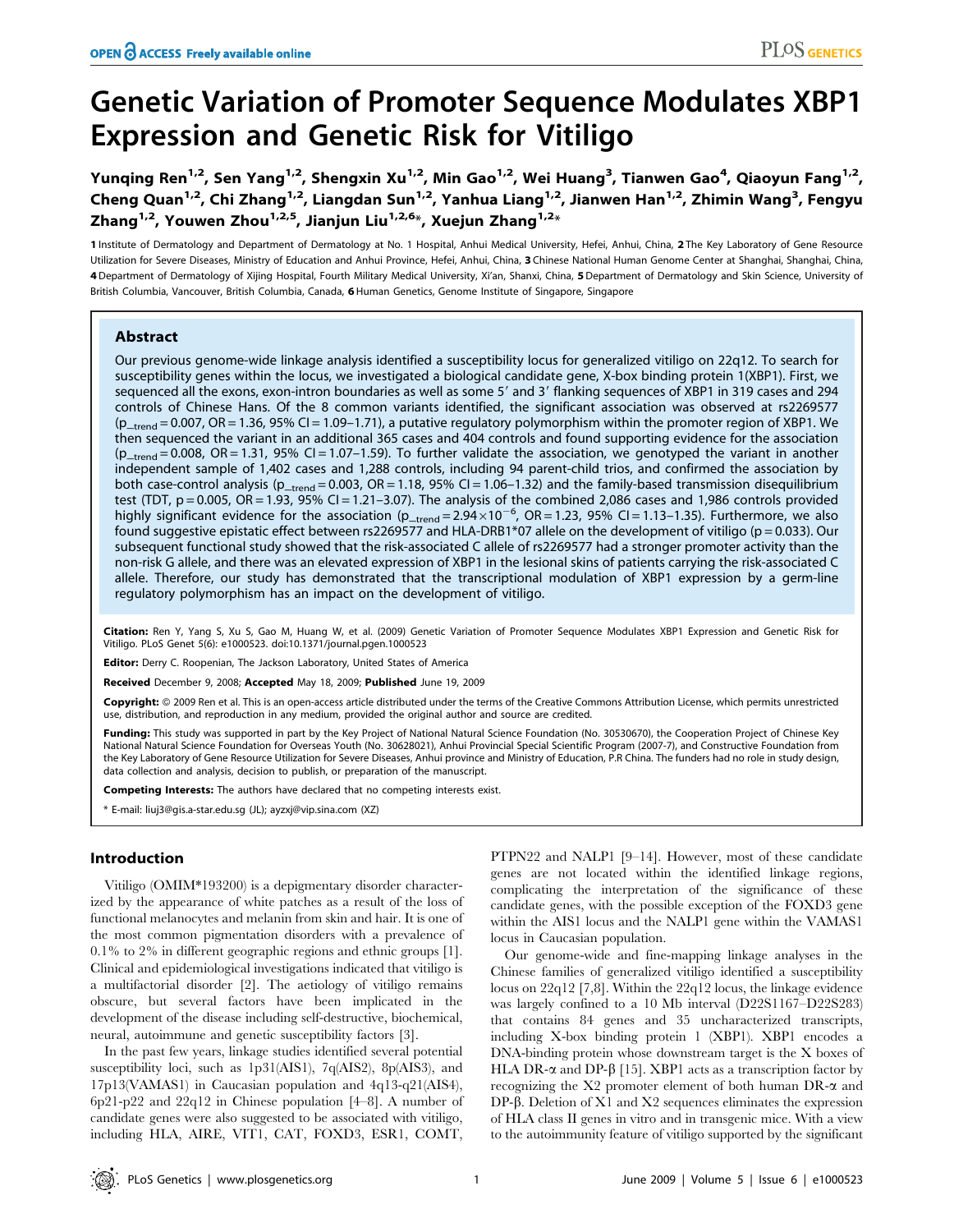## Author Summary

Vitiligo is a genetically complex skin disorder that afflicts 0.1%–2% of the population throughout the world. Linkage and association studies in different populations have implicated several genomic regions and candidate genes that are linked to the development of vitiligo. Our previous genome-wide linkage analysis identified a genetic susceptibility locus for vitiligo on 22q12 in a Chinese population. In this study, we conducted a genetic and molecular study of a biologically plausible candidate gene, XBP1, within the region. We first performed a progressive association analysis in three independent samples of vitiligo, which revealed significant association between a putative promoter polymorphism, rs2269577, and vitiligo. Then, our functional analysis also demonstrated that the riskassociated allele of this variant has a stronger promoter activity and was associated with a significantly elevated expression of XBP1 in lesional skins in patients carrying the risk-associated allele. Our findings have provided the first evidence for XBP1 to play an important role in the development of vitiligo.

linkage to the MHC region on 6p21-p22 and evidences for the association of HLA-DR with vitiligo, XBP1 is a strong biological candidate gene for vitiligo due to its plausible role in the development of the disease through its interaction with HLA-DR.

Here, we performed a genetic and molecular study of XBP1 in a Chinese Han population. Through a series of genetic association and functional analyses, we have provided strong evidence for XBP1 to be a susceptibility gene for vitiligo.

# Results

# Direct Sequence Analysis of Exons, Exon-Intron Boundaries, and 5' and 3' Flanking Sequences

To evaluate the role of regulatory and coding variants within XBP1 in the development of vitiligo, we sequenced all the 5 exons, exon-intron boundaries as well as  $362$  bp  $5'$  upstream (containing putative regulatory elements) and  $946$  bp  $3'$  downstream sequences of XBP1 in 319 patients of vitiligo and 294 normal controls (Figure S1). To increase the likelihood of identifying vitiligo susceptibilityrelated genetic variants, all the 319 patients were chosen to have a positive family history of disease, meaning with at least one firstdegree relative carrying the same disease. We identified 34 variants,

including 32 single nucleotide polymorphisms (SNPs), one single-base deletion and one three-base insertion (Table S1). Of the 34 variants, 9 are known ones (rs2269578, rs2269577, rs2269576, rs2269575, rs5762809, rs2228260, rs35873774, rs34842534, rs2097461,) reported in the dbSNP database (dbSNP BUILD 129), and 25 are novel variants (g. -209C $>$ A, g. -186G $>$ A, g. -175C $>$ T, g. -137C $>$ G, g. -105G $>A$ , g. -26T $>C$ , g. -14delG, g.17G $>C$ , g.24G $>A$ , g.27G $\ge$ T, g.30C $\ge$ T, g.63–65insGGC, g.129C $\ge$ T, g.1374A $\ge$ G, g.1392C>A, g.1522A>G, g.3352A>G, g.3393A>G, g.3554C>G, g.3626T>C, g.4262G>A, g.4725G>T, g.4746C>T, g.5409A>G, g.5597T $>$ C). 8 SNPs (6 known and 2 novel SNPs) were common with a minor allele frequency of more than 1% in our Chinese Han samples and were selected for further association analysis (Table 1 and Figure S1).

#### Association Analysis of 8 Common Variants

Association analysis of the 8 SNPs was performed by using genotype-based trend and allele tests. Of the 8 SNPs, the association was only detected at  $rs2269577$  ( $p_{\text{--}trend}= 0.007$ , OR = 1.36,  $95\%$ CI = 1.09–1.71; Table 1) locating at 197 bp upstream of the first exon, presumably within the promoter sequence of XBP1 (Figure S1). As a follow-up, we sequenced the SNP in additional 365 sporadic patients and 404 healthy controls and confirmed the association  $(p_{\text{trend}}= 0.008, \text{OR} = 1.31,$  $95\%$ CI = 1.07–1.59). To further validate this association, we genotyped rs2269577 in a third independent sample of 1402 cases and 1288 controls using a TaqMan assay. The second follow-up analysis provided the further supporting evidence for the association  $(p_{\text{--trend}} = 0.003, \text{OR} = 1.18, 95\% \text{CI} = 1.06-1.32).$ The analysis of the combined 2086 cases and 1986 healthy controls revealed a highly significant association between rs2269577 and vitiligo with the minor allele C to be associated with increased risk  $(p_{\text{--}trend} = 2.94 \times 10^{-6}, \text{OR} = 1.23,$  $95\%$ CI = 1.13–1.35; Table 2). Allelic association analysis of the three samples also provided supporting and consistent evidence for the association (Table 2). Furthermore, of the 2086 cases analyzed in this study, there were 94 patients whose parental DNA samples were collected, allowing us to perform a family-based association analysis (TDT) that believe to be more robust than populationbased case-control analysis. The TDT analysis of rs2269577 revealed a significant evidence for the over-transmission of the C allele to the affected individuals (T:U 52:27,  $p = 0.005$ , OR = 1.93,  $95\%$ CI = 1.21–3.07). Taking together, our progressive association analysis in three independent samples provided strong evidence for the association between rs2269577 and vitiligo susceptibility in the

Table 1. Association analysis of 8 common SNPs within the coding and promoter sequences of XBP1 in the initial 319 cases and 294 controls.

| l snp     | <b>Alleles</b>    | <b>Position</b> | <b>Location</b> | <b>Cases (319)</b> | Controls (294) | P trend | OR(95% CI)          |
|-----------|-------------------|-----------------|-----------------|--------------------|----------------|---------|---------------------|
|           |                   |                 |                 | (MAF)              | (MAF)          |         |                     |
| rs2269578 | $C \rightarrow G$ | 8587412         | promoter        | 0.18               | 0.22           | 0.06    | $0.77(0.58 - 1.01)$ |
| XBP1snp1  | $C \rightarrow A$ | 8587338         | promoter        | 0.03               | 0.04           | 0.35    | $0.74(0.40-1.40)$   |
| rs2269577 | $G \rightarrow C$ | 8587326         | promoter        | 0.41               | 0.34           | 0.007   | 1.36 (1.09–1.71)    |
| XBP1snp10 | $G \rightarrow T$ | 8587103         | 5'UTR           | 0.06               | 0.06           | 0.80    | $0.94(0.59 - 1.50)$ |
| rs2269575 | $C \rightarrow T$ | 8587095         | 5'UTR           | 0.26               | 0.28           | 0.53    | $0.93(0.73 - 1.18)$ |
| rs5762809 | $G \rightarrow A$ | 8587063         | exon1           | 0.18               | 0.21           | 0.18    | $0.83(0.62 - 1.10)$ |
| rs2228260 | $C \rightarrow T$ | 8586875         | exon1           | 0.09               | 0.07           | 0.40    | 1.20 (0.79-1.82)    |
| rs2097461 | $G \rightarrow A$ | 8582448         | intron4         | 0.42               | 0.38           | 0.16    | $1.18(0.93 - 1.50)$ |

doi:10.1371/journal.pgen.1000523.t001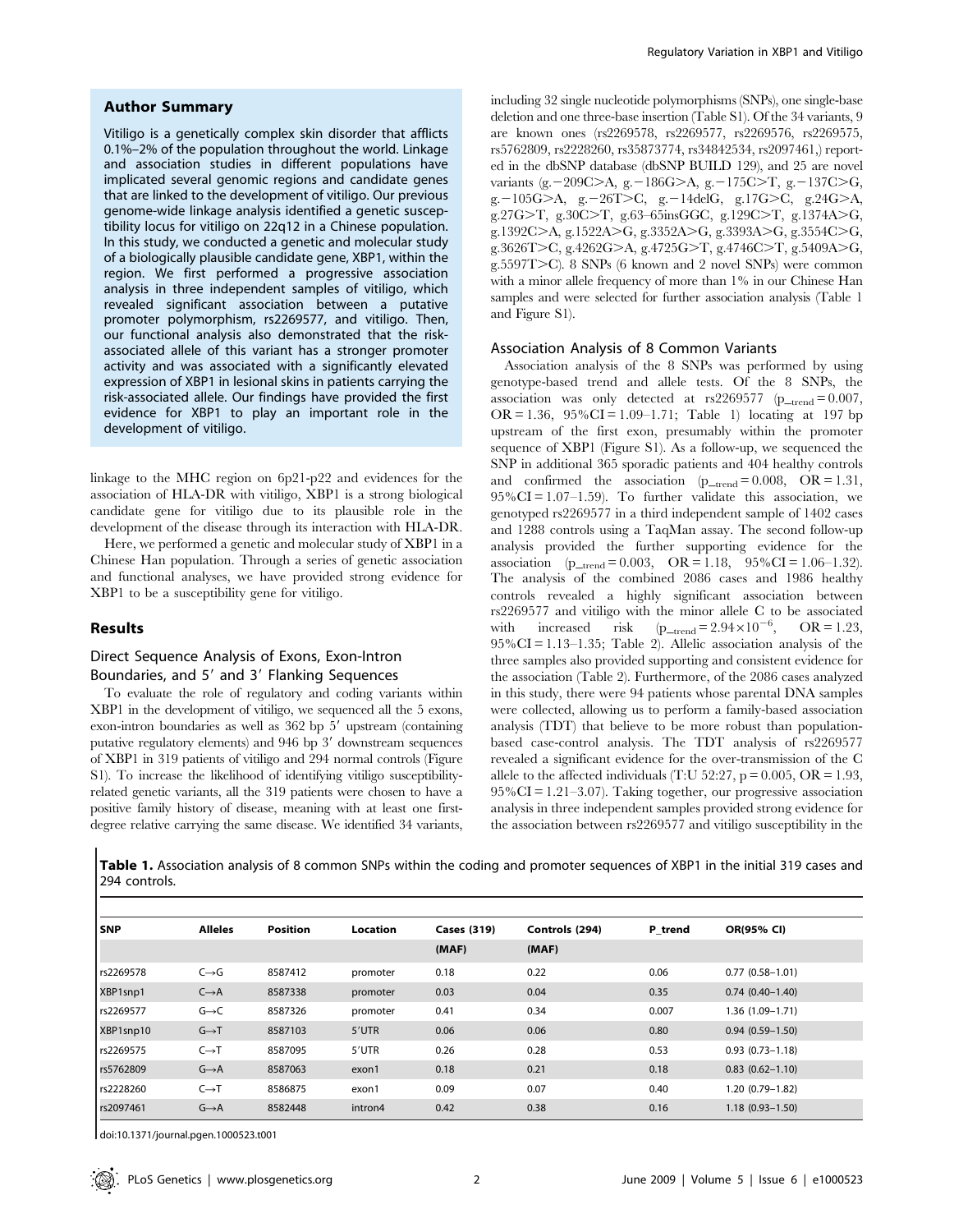Table 2. Summary of the association results for rs2269577 in three independent samples as well as the combined sample.

|                                 |          | <b>Number</b> | Allele (Frequency) |             | Genotype (Frequency) |            |            | P allele              | P trend               | OR (95% CI)         |
|---------------------------------|----------|---------------|--------------------|-------------|----------------------|------------|------------|-----------------------|-----------------------|---------------------|
|                                 |          |               | C                  | G           | C/C                  | C/G        | G/G        |                       |                       |                     |
| Initial Sequence Analysis Cases |          | 319           | 264 (0.41)         | 374 (0.59)  | 57 (0.18)            | 150 (0.47) | 112 (0.35) | 0.005                 | 0.007                 | 1.36 (1.09-1.71)    |
|                                 | Controls | 294           | 198 (0.34)         | 390 (0.66)  | 41(0.14)             | 116 (0.39) | 137 (0.47) |                       |                       |                     |
| Follow-up By Sequencing Cases   |          | 365           | 298 (0.41)         | 432 (0.59)  | 81 (0.22)            | 136 (0.37) | 148 (0.41) | 0.005                 | 0.008                 | $1.31(1.07 - 1.59)$ |
|                                 | Controls | 404           | 274 (0.34)         | 534 (0.66)  | 45(0.11)             | 184 (0.46) | 175 (0.43) |                       |                       |                     |
| Follow-up By TagMan             | Cases    | 1402          | 1195 (0.43)        | 1609 (0.47) | 271 (0.19)           | 653 (0.47) | 478 (0.34) | 0.002                 | 0.003                 | $1.18(1.06 - 1.32)$ |
|                                 | Controls | 1288          | 993 (0.39)         | 1583 (0.62) | 187 (0.15)           | 619 (0.48) | 482 (0.37) |                       |                       |                     |
| <b>Combined Analysis</b>        | Cases    | 2086          | 1757 (0.42)        | 2415 (0.58) | 409 (0.20)           | 939 (0.45) | 738 (0.35) | $2.01 \times 10^{-6}$ | $2.94 \times 10^{-6}$ | $1.23(1.13 - 1.35)$ |
|                                 | Controls | 1986          | 1465 (0.37)        | 2507 (0.63) | 273 (0.14)           | 919 (0.46) | 794 (0.40) |                       |                       |                     |

OR: per allele odds ratio from trend test.

doi:10.1371/journal.pgen.1000523.t002

Chinese Han population. The genotypes of the 8 SNPs in the first control samples were found to be in Hardy-Weinberg equilibrium  $(HWE)$  (p values $> 0.05$ ), and the genotypes of rs2269577 were also found to be in HWE in the controls of the two follow-up samples (p values $\geq 0.05$ ).

# Stratified Association Analysis of rs2269577 by Clinical Subtypes

To further investigate the association at rs2269577, we performed the stratified association analysis in different patient subgroups by age of onset, family history, severity of disease (body surface involvement) and association with autoimmune disorders. The results were summarized in Table 3. Rs2269577 was found to be associated with the severity of disease. Patients carrying the risk allele are more likely to show extensive body surface involvement  $(>=20\%)$  than limited body surface involvement  $(<=20\%)$  $(OR = 1.65, p = 0.02)$ . We did not see the association of rs2269577 with age of onset, family history and the related autoimmune disorders.

# Table 3. Stratified association analysis of rs2269577 by clinical subgroups.

|                                        |                                 | Genotype |     |     |           |               |      |  |  |
|----------------------------------------|---------------------------------|----------|-----|-----|-----------|---------------|------|--|--|
| <b>Samples</b>                         | <b>Total</b>                    | CC       | CG  | GG  | <b>OR</b> | 95%CI         | P    |  |  |
| Age of onset                           |                                 |          |     |     |           |               |      |  |  |
| $\leq$ 20 years                        | 1241                            | 269      | 536 | 436 | 1.12      | $0.99 - 1.26$ | 0.07 |  |  |
| $>$ 20 years                           | 813                             | 136      | 384 | 293 |           |               |      |  |  |
|                                        | <b>Family history</b>           |          |     |     |           |               |      |  |  |
| Familial                               | 487                             | 91       | 239 | 157 | 1.06      | $0.92 - 1.21$ | 0.45 |  |  |
| Sporadic                               | 1592                            | 318      | 695 | 579 |           |               |      |  |  |
|                                        | <b>Body surface involvement</b> |          |     |     |           |               |      |  |  |
| >20%                                   | 40                              | 11       | 20  | 9   | 1.65      | $1.07 - 2.54$ | 0.02 |  |  |
| $\leq$ 20%                             | 1167                            | 236      | 634 | 528 |           |               |      |  |  |
| <b>Associated autoimmune disorders</b> |                                 |          |     |     |           |               |      |  |  |
| With                                   | 71                              | 9        | 39  | 23  | 0.99      | $0.71 - 1.38$ | 0.95 |  |  |
| Without                                | 1314                            | 238      | 585 | 491 |           |               |      |  |  |

OR and P were from the comparison between the clinical subgroups by using the trend test.

doi:10.1371/journal.pgen.1000523.t003

# Analysis of Interaction between rs2269577 and HLA-DRB1\*07

Given the possible functional interaction between XBP1 and HLA-DR, we investigated whether the genetic effect at rs2269577 is modified by the HLA-DR risk allele for vitiligo. We successfully genotyped the DRB4\*01, DRB1\*04, DRB1\*07, DRB1\*12 alleles by PCR-SSP in 1755 cases and 1742 controls and found the HLA-DRB1\*07 allele to be significantly associated with vitiligo  $(p=4.53\times10^{-21}, \text{ OR }=1.98, 95\% \text{ CI} = 1.72-2.29, \text{ Table S3}.$  We then tested the epistatic interaction between rs2269577 and HLA-DRB1\*07 using logistic regression analysis and found that the full model with both the main and interactive effects was better than the model with only the main effect to fit the data  $(p = 0.033)$ . Furthermore, we performed the stratified association analysis of rs2269577 by HLA-DRB1\*07 allele. The association at rs2269577 was significant in both the patients carrying and not carrying the HLA-DRB1\*07 allele (Table 4). However, the association seems to be stronger in the patients carrying the HLA-DRB1\*07 allele. For example, the C/G genotype of rs2269577 showed a significant association with increased risk in the patients carrying the HLA-DRB1\*07 allele (OR = 1.44,  $p = 0.007$ ), but did not show the association in the patients not carrying the allele  $(OR = 0.94,$  $p = 0.496$ ). The CC genotype of rs2269577 also showed a stronger association in the carriers of the HLA-DRB1\*07 allele ( $OR = 2.05$ ) than in the patients not carrying the allele  $(OR = 1.58)$ , but the difference is not statistical significant.

# Molecular Analysis of rs2269577 and XBP1 Expression

Because rs2269577 is located at the promoter region of XBP1, we performed a series of functional analysis to evaluate the SNP's impact on gene expression. First, we performed an in-vitro reporter assay analysis to evaluate whether the promoter sequences carrying different SNP alleles have differential promoter activity. We cloned the promoter sequences of XBP1 carrying different SNP alleles into luciferase reporter vectors (pGL3) and then transiently transfected the two reporter vectors into the HaCat and Mel-RM cells. Luciferase activity was measured after 48 hrs incubation. As shown in Figure 1, the cloned promoter sequence carrying the risk-associated C allele can strongly induce the expression of the reporter gene, whereas the cloned promoter sequence carrying the wild-type G allele show a much weaker, if any, induction of the reporter gene expression. In both cell lines, the difference in the induction of the reporter gene expression between the two alleles is statistically significant  $(P<0.05)$ .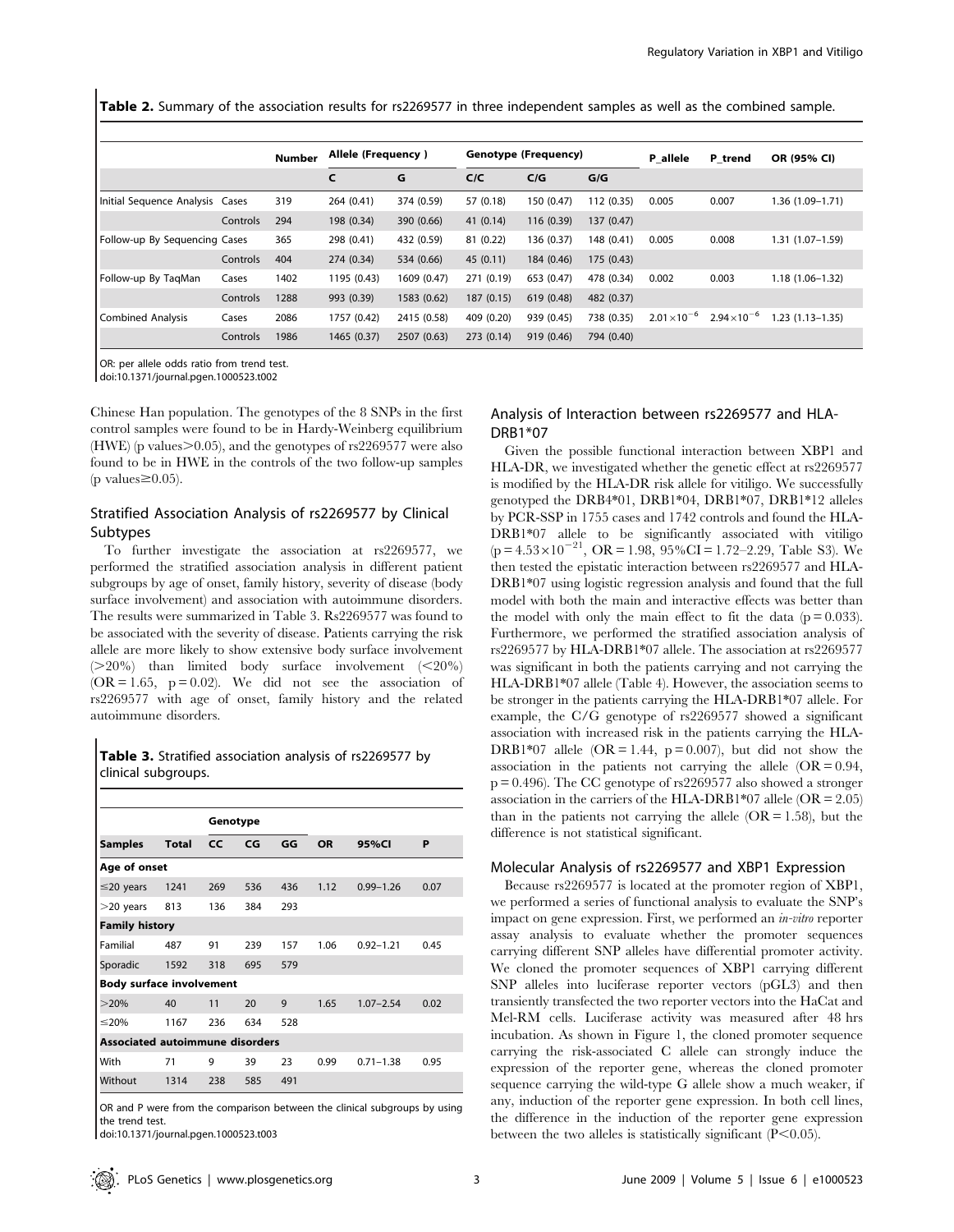Table 4. Logistic Regression odds ratio estimates of XBP1 genotype stratified by HLA-DRB1\*07 in 3497 samples.

|           |          |      | HLA-DRB1*07   |                       |                   |               |                       |  |  |
|-----------|----------|------|---------------|-----------------------|-------------------|---------------|-----------------------|--|--|
|           |          | $+$  |               |                       | $\qquad \qquad -$ |               |                       |  |  |
|           | Genotype | OR   | 95% CI        | P                     | OR                | 95% CI        | Þ                     |  |  |
| XBP1      | G/G      | 1.00 |               |                       | 1.00              |               |                       |  |  |
| rs2269577 | C/G      | 1.44 | $1.10 - 1.87$ | 0.007                 | 0.94              | $0.78 - 1.12$ | 0.496                 |  |  |
|           | C/C      | 2.05 | $1.46 - 2.88$ | $3.19 \times 10^{-5}$ | 1.58              | $1.23 - 2.02$ | $2.85 \times 10^{-4}$ |  |  |

OR is compared to the reference genotype.

doi:10.1371/journal.pgen.1000523.t004

We subsequently analyzed the expression of XBP1 mRNA in the paired lesional and non-lesional skins from 38 patients by using quantitative real-time PCR analysis. Overall, there was a moderate but statistically significant increased level of XBP1 mRNA in the lesional skins compared with the non-lesional skins of patients  $(p = 0.0007,$  Figure 2). More interestingly, the elevated expression of XBP1 mRNA in the lesional skin seemed to be correlated with rs2269577's genotypes (Figure 3). The elevated expression of XBP1 mRNA in the lesional over the non-lesional skins was only observed in the patients carrying either one (average fold difference = 3.61,  $p = 0.0004$  or two copies of the risk-associated C allele (average fold difference  $= 4.80$  p  $= 0.07$ ). In contrast, in the patients not carrying risk-associated allele (with GG genotype), there was no difference in mRNA level between the lesion and normal skins (average fold difference  $= 1.39$ ,  $p = 0.93$ ). The average fold difference between the paired lesional and non-lesional samples in the patients carrying GG genotype (average fold difference = 1.39) was significantly lower than the average fold difference in the patients carrying either GC or CC genotypes (average fold difference  $= 3.88$ ) (p  $= 0.003$ ). Therefore, both the *in-vitro* and *in-vivo* transcriptional analyses provided consistent results, indicating that the risk-associated C allele is associated with a higher expression of XBP1 (than the wildtype G allele) which in turn is associated with the lesion development in vitiligo patients.

We also performed immunohistochemistry analysis using formalin-fixed paraffin embedded skin biopsy samples from another 37 patients to assess the XBP1 protein level in the lesional and non-lesional skins. As shown in Figure 4 and Figure 5, there was a moderately enhanced XBP1 antibody staining in the lesional skin compared to the non-lesional skin  $(p = 0.003)$ . Furthermore, the enhanced staining of XBP1 antibody in the lesional skin is more prominent in the patients carrying either CC  $(p = 0.04)$  or GC  $(p = 0.03)$  genotype. In the patients carrying the GG genotype, there was no significant enhancement  $(p = 0.41)$ . An example of the enhanced XBP1 antibody staining in the lesional over the non-lesional skin of a patient is provided in Figure 6.

# Discussion

To search for susceptibility gene(s) within a genomic region showing a strong linkage to vitiligo, we interrogated a biologically plausible candidate gene, XBP1, within the region through a series of genetic association and molecular analyses. The progressive genetic association analysis in three clinical samples of vitiligo provided strong evidence for the association between a putative promoter polymorphism, rs2269577 ( $-197G>C$  to the first exon), and vitiligo susceptibility in the Chinese Han population. Our subsequent functional analysis has further demonstrated a



Figure 1. Difference of the promoter activity between the G and C allele of rs2296577 in Mel-RM cells and HaCat cells. Each column represents mean±s.d. of at least three experiments. \*Two-tailed P<0.05 by Student's t-test. doi:10.1371/journal.pgen.1000523.g001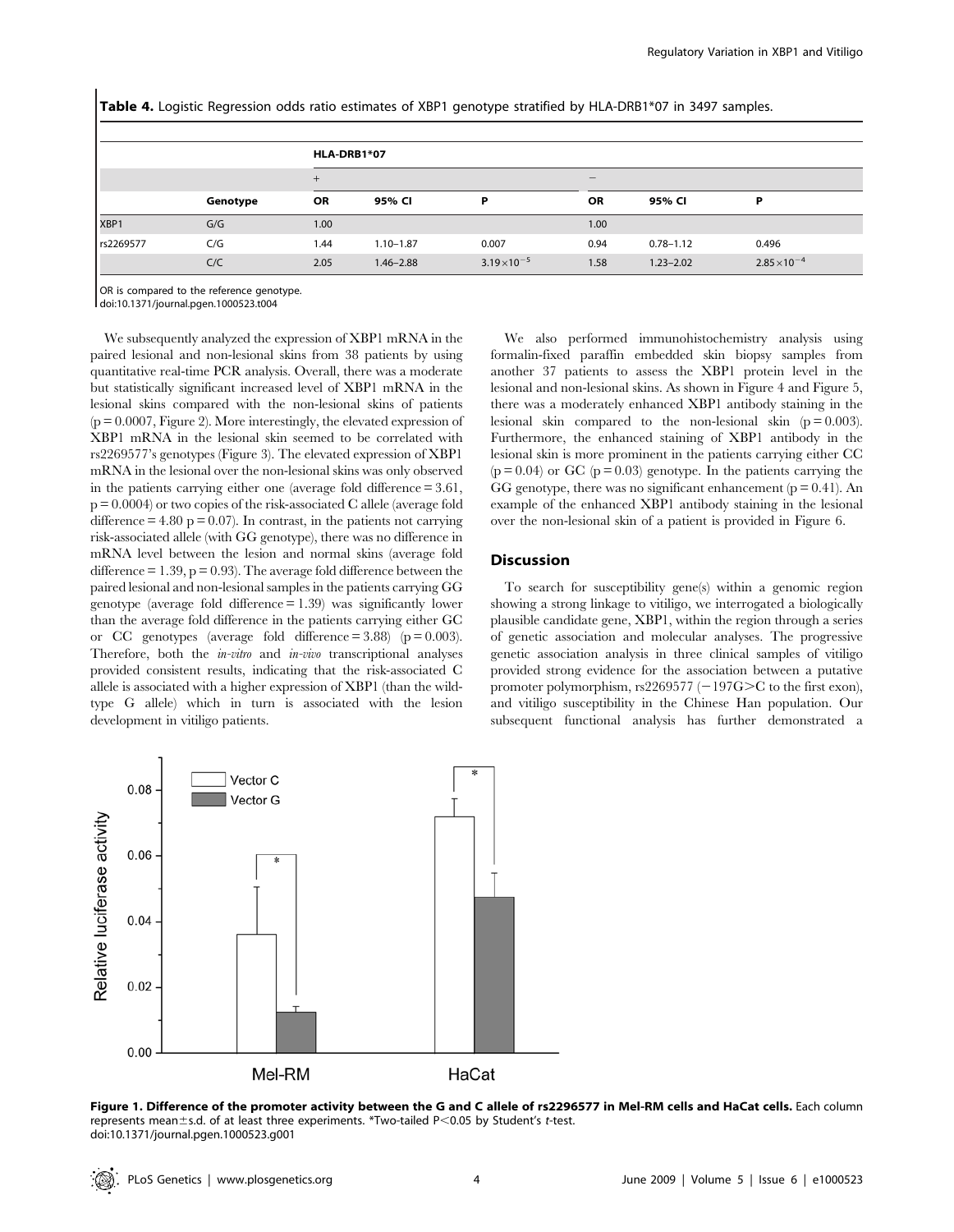

Figure 2. XBP1 mRNA expression in the paired lesional and non-lesional skins from 38 patients. XBP1 mRNA was measured by using quantitative real-time PCR. Data represent the normalized XBP1 mRNA expression level by 18S rRNA. The normalized expression data was standardized so that the average of the normalized expression in the non-lesional skins is equal to 1. The comparison of XBP1 mRNA expression between the 38 paired lesional and non-lesional skins were performed by using nonparametric Wilcoxon Signed Ranks Test. doi:10.1371/journal.pgen.1000523.g002

plausible molecular mechanism for this association that the riskassociated C allele has a stronger promoter activity (than the wildtype G allele) and may induce a higher expression of XBP1, which in turn promotes the development of lesions in vitiligo patients. Therefore, we have demonstrated that the transcriptional modulation of XBP1 expression by germ-line regulatory polymorphisms can influence the development of vitiligo.

HLA genes have been shown to be associated with vitiligo. Although the results of previous studies are generally moderate and variable, the evidence for the association of HLA-DR alleles with vitiligo was demonstrated in several different populations. HLA-DRB1\*03, HLA-DRB1\*04 and HLA-DRB1\*07 alleles were found to be associated with vitiligo in Turkish patients, and the association of HLA-DRB4\*0101 and HLA-DRB4\*0303 alleles was found in Dutch patients [16,17]. Furthermore, Fain et al found that in multiplex vitiligo families, the HLA-DRB1\*04-HLA-DQB1\*0301 haplotype is associated with both an increased risk of vitiligo and the early onset of the disease [18]. Our previous linkage analysis also implicated the linkage to 6p21-p22 with a NPL value above 4 [8]. Given XBP1's known function as a transcription factor controlling the expression of HLA-DR, we posit that XBP1 may influence the development of vitiligo, at least



Figure 3. Relative expressions of XBP1 in the lesional and non-lesional skins (fold) of three patient groups with different genotypes of rs2269577: 12 patients with GG genotype, 20 patients with GC genotype, and 6 patients with CC genotype. The Avg. indicates the mean of the difference between the paired lesional and non-lesional skins within each of three genotypes. The y axis is in log2 scale. doi:10.1371/journal.pgen.1000523.g003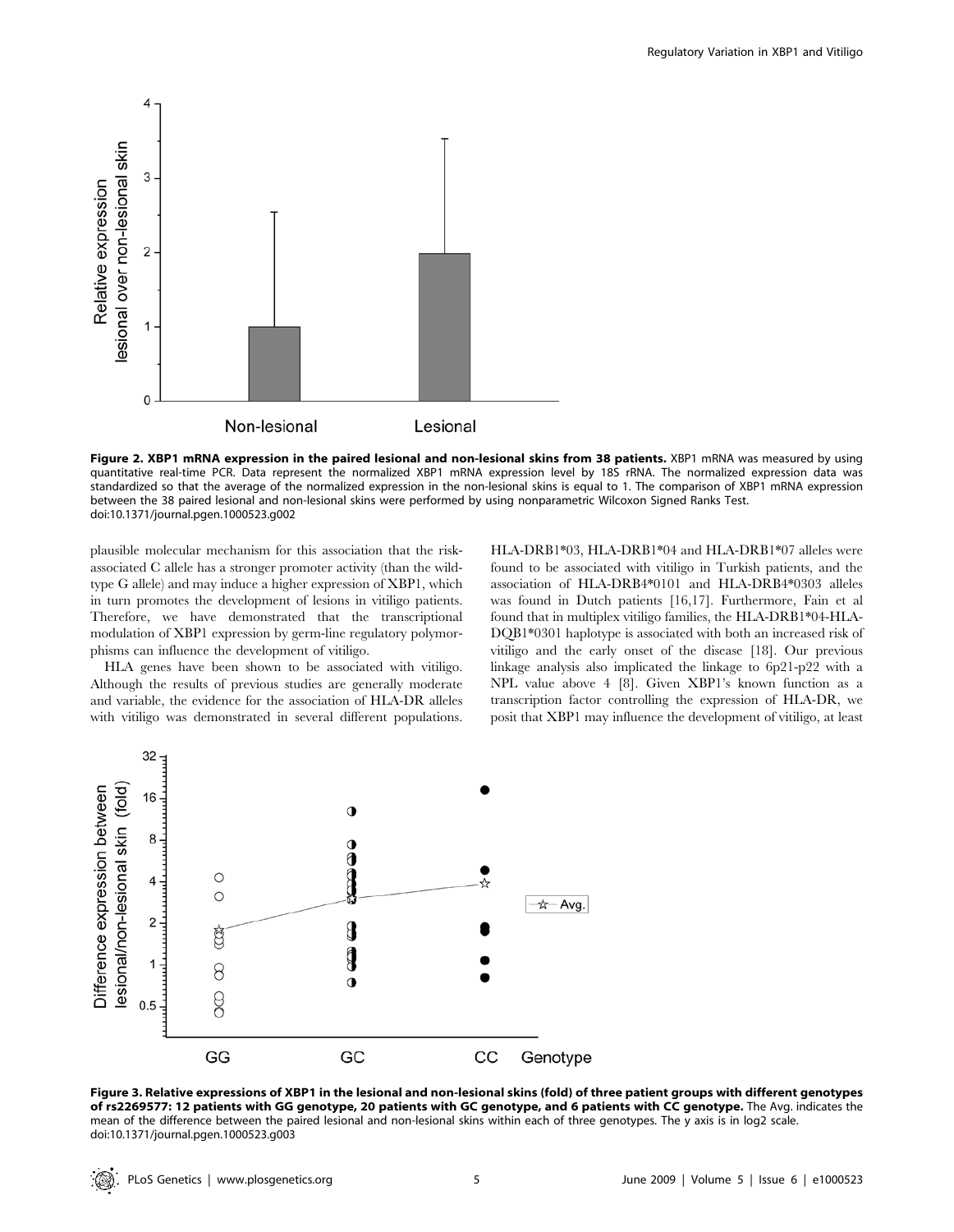

Figure 4. XBP1 protein level determined by immunohistochemical staining in the paired lesional and non-lesional skins from 37 patients with vitiligo. Data represent the percentage of positive cells. The comparison of XBP1 protein level between the 37 paired lesional and non-lesional skins was done by using Paired Samples T Test. doi:10.1371/journal.pgen.1000523.g004

partially, through its interaction with HLA-DR molecules. Consistent with this hypothesis, we indeed observed the evidence for the modification of the genetic effect at rs2269755 by the risk allele HLA-DRB1\*07 and the epistatic interaction between the two risk alleles in the Chinese Han population. However, due to their moderate significance, our results on the interaction between XBP1 and HLA-DRB1 risk alleles need to be validated by additional studies in large samples.

Rs2269577 was first found to be associated with bipolar affective disorder in Japanese patients and over-transmitted to affected offspring in trios of NIMH Bipolar Disorder Genetic Initiative [19]. The follow-up studies of the SNP in diverse populations, however, provided inconsistent results [20–22]. The SNP was also suggested to be associated with schizophrenia [23– 26]. Intriguingly, the common G allele was found to be associated with a reduced promoter activity of XBP1 and increased susceptibility to bipolar disorder in the previous study [19], whereas the G allele was found to be associated with a reduced promoter activity but a decreased susceptibility to vitiligo in our study. Upon the confirmation by further studies, these results indicate that the transcriptional modulation of XBP1 function may lead to different physiological outcome. XBP1 has a diverse biological function. It was found to be widely expressed and is essential for fetal survival, hepatogenesis, neurological develop-



Figure 5. The difference of XBP1 protein level (fold) between the paired lesional and non-lesional skins in three groups of patients with different genotypes of rs2269577: 7 patients with GG genotype, 24 patients with GC genotype, and 6 patients with CC genotype. The Avg. indicates the mean of the difference between the paired lesional and non-lesional skins within each of three genotypes. doi:10.1371/journal.pgen.1000523.g005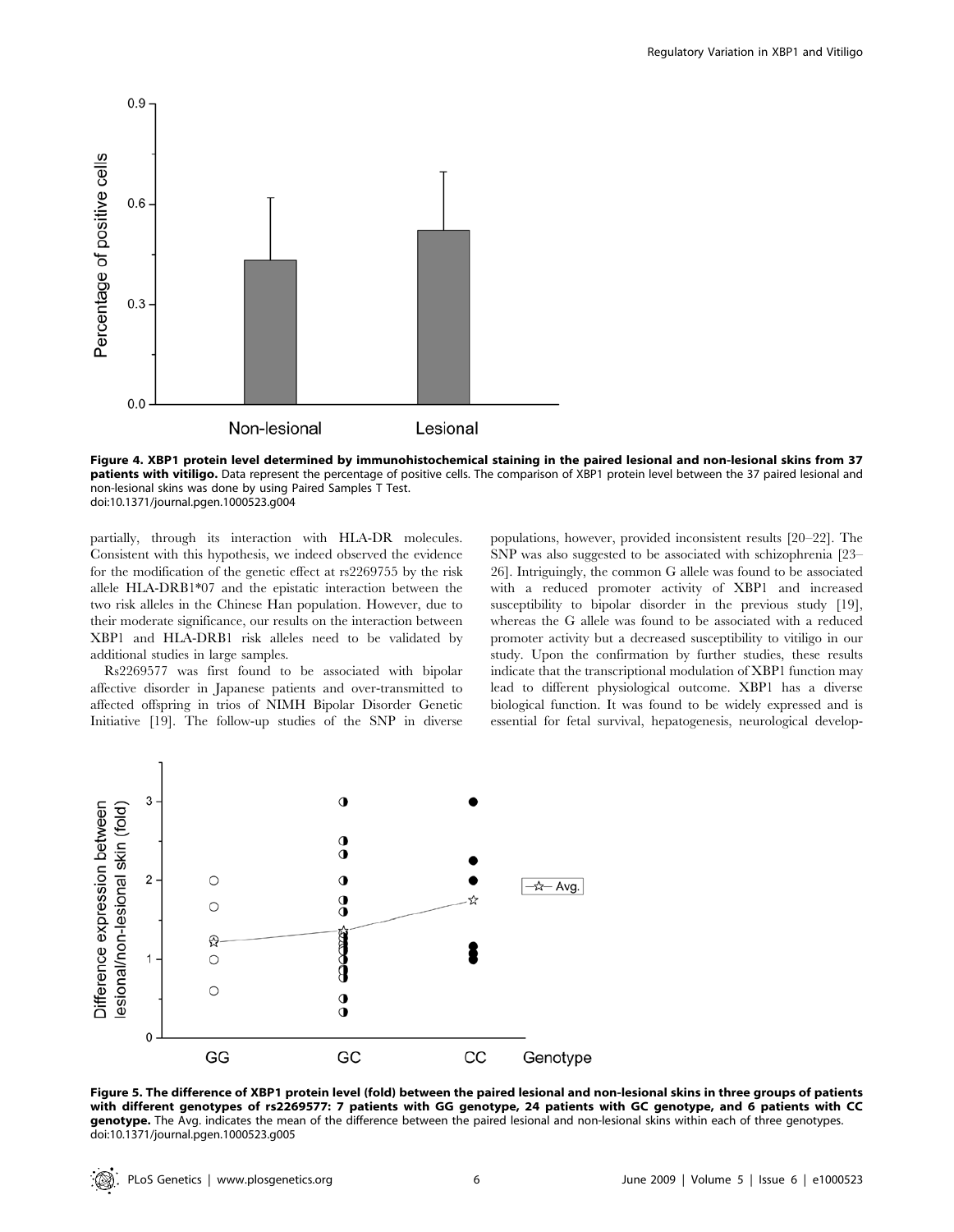

Figure 6. Immunohistochemical staining of XBP1 protein in the paired lesional (A,B) and non-lesional skin (C,D) of a patient with vitiligo (magnifications: (A,C) $\times$ 200; (B,D) $\times$ 400). doi:10.1371/journal.pgen.1000523.g006

ment, bone growth and immune system activation in mouse [27,28]. It was also shown to be required for the development of highly secretory cells such as plasma cells and pancreatic and salivary gland epithelial cells and adaptation of tumor cells to hypoxic conditions [29–31] and the mammalian unfolded protein response (UPR) or endoplasmic reticulum (ER) stress response [32]. As a transcription factor, it regulates functionally distinct targets, including MHC class II genes, through different sequence motifs and often in cell type, cell cycle and tissue specific fashion [33–35]. Consistent to its diverse biological function, XBP1 has also been shown to be involved in many disorders including diabetes, inflammatory bowel disease, bipolar disorder, schizophrenia and multiple myeloma [19,24,36–38]. Therefore, the diverse physiological outcome from the transcriptional modulation of XBP1 by same germ-line mutations is biologically plausible.

There are several limitations that need to be considered for interpreting the results of this study. First, the sample size of our study is moderate, which has limited our study to the common variants. The moderate sample size is also likely responsible for the moderate significance of our results for gene-gene interaction. Furthermore, the contribution of a genetic risk variant to disease development is influenced by both the genetic effect and the population frequency of the risk variant that often vary from population to population. Therefore, the results from the current study need to be validated by additional studies in larger samples of diverse populations. Second, although the coding sequences of XBP1 were well covered in the sequencing and genetic association analyses, the coverage of the promoter sequences is rather limited. Consequently, other regulatory risk variants may have been missed in this study. Furthermore, although our molecular analyses do support rs2269577 to be functional and thus causal, the functional results are generally suggestive and can be further improved. For example, the quantification of the XBP1 antibody staining was done manually, largely due to the limited resource available for the current study, and can be improved by morphometric analysis that digitally analyzes the levels of immunohistorchemical staining. Therefore, further functional studies and fine mapping analyses will be needed to validate the current results.

In conclusion, we found a common regulatory variant, rs2269577, in the promoter region of XBP1 that is associated with increased risk for vitiligo by carrying out a series of association analysis in three independent samples of the Chinese Han population. We further demonstrated that the association is probably due to the transcriptional modulation of XBP1 expression which was shown to be important for the development of vitiligo lesion. Our findings have therefore not only provided insight into the genetic basis of vitiligo but also advanced our understanding on XBP1's function.

## Materials and Methods

#### Subjects

A total of 4260 individuals were included in this study, consisting of 2086 vitiligo patients, 1986 unrelated healthy controls and 94 parent-child trios. Samples were respectively collected from the Department of Dermatology at First Affiliated Hospital of Anhui Medical University at Hefei, Anhui, China, the Vitiligo Clinic of the Railway Hospital at Xiangfan, Hubei, China, and the Department of Dermatology at Affiliated Xijing Hospital of Fourth Military Medical University at Xian, Shanxi, China. The diagnosis of vitiligo was made on the basis of the presence of typical clinical features (discrete, well-circumscribed depigmented patches), and only patients with clear signs of acquired patches on the trunk, extremities, central face, genitalia, or other area was scored as affected. Consensus diagnosis of vitiligo was performed by two experienced dermatologists who carefully checked phenotypes by history, lesion maps, physical examination and/or photographs. Any individual whose phenotype was questionable was excluded from the study. All controls were healthy individuals without vitiligo, any autoimmune disorders (such as psoriasis, Graves'disease, Systemic lupus erythematosus, Rheumatoid arthritis, etc), systemic disorders, and any family history of vitiligo (including first-, second- and third-degree relatives) and recruited from health check-up centers. All the cases and controls are selfdeclared Chinese Han and were collected from the same geographic regions of China. Cases and controls were matched on gender. The cases (average  $age = 25.70 \pm 14.36$  years) were younger than the controls (average  $age = 31.95 \pm 15.72$  years), but the difference is very moderate. Approval to undertake this study was granted by the Ethics Committee of the Anhui Medical University and was conducted according to the Declaration of Helsinki Principles. Written informed consent was obtained from each recruited subject.

#### Sequence Analysis and SNP Genotyping

Genomic DNA was extracted from peripheral blood leukocytes using a standard procedure [39]. We designed primers flanking the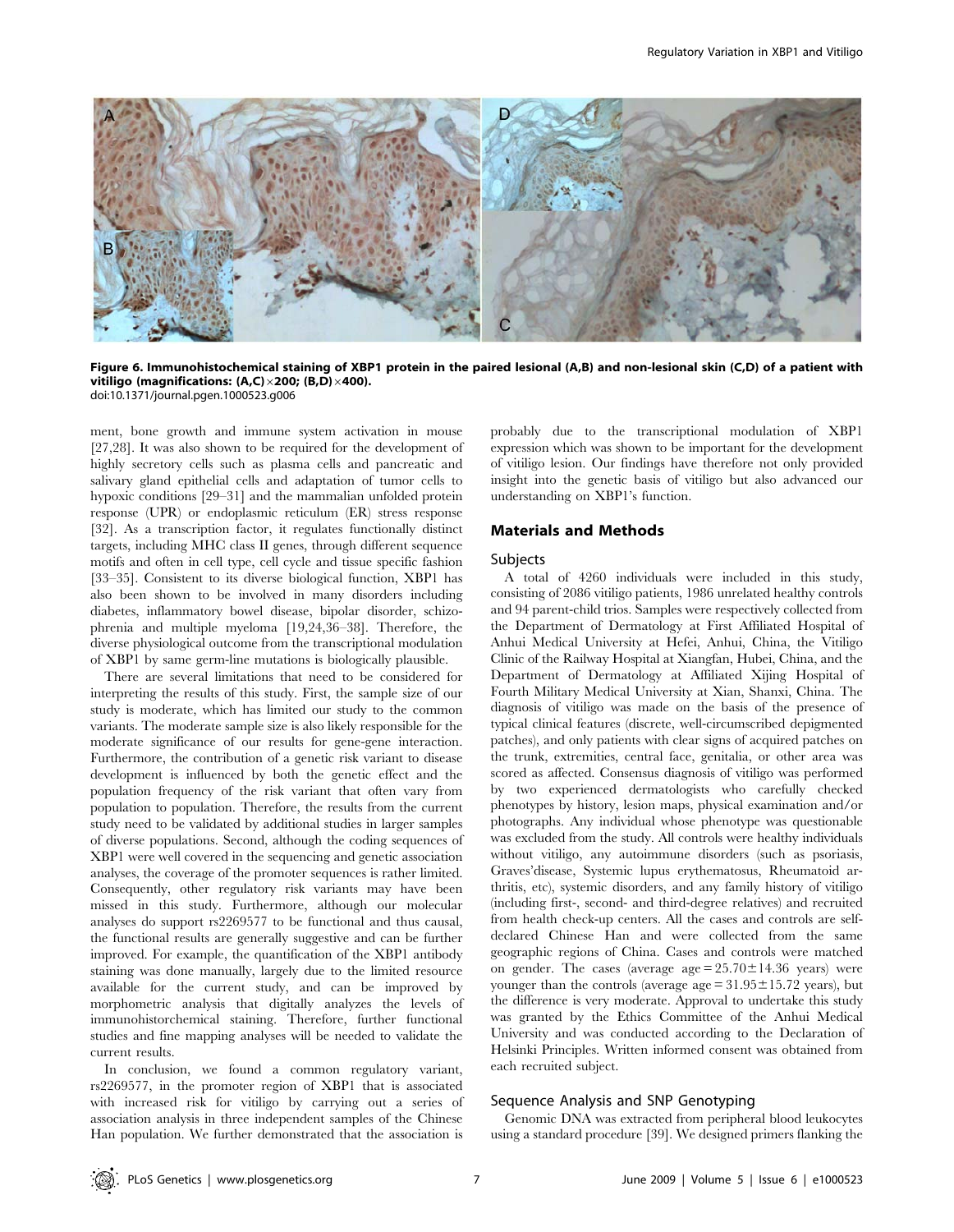entire coding sequence, exon–intron boundaries, 362 bp sequence of its putative promoter and 946 bp sequence downstream from the 3' end of XBP1 gene by using the web-based version of the Primer 3.0 program (http://primer3.sourceforge.net/). Primer sequences were listed in Table S2. Products were amplified by polymerase chain reactions (PCR) with touchdown program $(95^{\circ}C)$ for 15 min; 40 cycles of  $94^{\circ}$ C for 40 s,  $57^{\circ}$ C for 60 s,  $72^{\circ}$ C for 70 s,  $72^{\circ}$ C for 10 min, except that in the first 12 cycles the annealing temperature decreased from  $63^{\circ}$ C to  $57^{\circ}$ C by  $0.5^{\circ}$ C per cycle). PCRs were carried out in an ABI 9700 Thermal Cycler in 10 ml reaction volume containing 20 ng of genomic DNA, 0.3 mM dNTPs, 0.3  $\mu$ M of each primer, 3.0 mM MgCl<sub>2</sub> and 0.1 units of Hotstar Taq DNA polymerase (Qiagen). After the amplification, products were purified using a QIAquick PCR Purification Kit (Qiagen) and directly sequenced on ABI PRISM(R) 3730 automated sequencer (Applied Biosystems). All the variants identified by sequence analysis were checked against the dbSNP data (version 129) for determining the novelty of variants, and the novel variants were named according to their positions to the first exon of the gene.

 $SNP$  genotyping was performed using the  $5'$  nuclease allelic discrimination assay (TaqMan Assay) on an ABI PRISM 7900HT Sequence Detection System. The primers and the discrimination probes were designed and purchased from GeneCore (Shanghai, China). PCR reactions were performed in 384-well plates, each well containing 20 ng DNA, 5  $\mu$ l of 2×TaqMan Universal PCR Master Mix,  $0.9 \mu M$  of each primer,  $0.25 \mu M$  of each probe. Automatic allele calling was performed by ABI PRISM 7900HT data collection and analysis software, version 2.1.

#### HLA-DR Alleles Typing

Polymerase chain reaction/sequence specific primer (PCR/SSP) method was used for analyzing HLA-DR alleles. We genotyped DRB4\*01, DRB1\*04, DRB1\*07, DRB1\*12 alleles, which amplifying primers were described by Olerup et al [40]. Control primers giving rise to a 796-bp fragment from the third intron of HLA-DRB1 were included in all PCR reactions as positive control for PCR amplification. PCRs were performed with a touchdown program in a 10 µl reaction that contained 20 ng of genomic DNA, 10 mM Tris-HCl, pH 8.3, 50 mM KCl, 0.3 mM dNTPs, 3.0 mM  $MgCl<sub>2</sub>$ , 0.3 µM of the allele and group-specific primers, 0.06 µM of the control primers, and 0.1 units of Hotstar Taq DNA polymerase (Qiagen). PCR conditions were: Taq activation at  $95^{\circ}$ C for 15 minutes, followed by 37 cycles, each having denaturation at  $94^{\circ}$ C for 20 seconds, annealing at  $58^{\circ}$ C for 30 seconds and extension at  $72^{\circ}$ C for 60 seconds, except that in the first 12 cycles, the annealing temperature decreased from 64 to  $58^{\circ}$ C by  $0.5^{\circ}$ C per cycle, and the final extension was 10 minutes. PCR products were electrophoresed in 2.0% agarose gel containing  $0.5 \mu$ g/ml ethidium bromide. Gels were run for 40 min at  $5$  V/cm in  $0.5 \times$ TBE buffer (89 mM Tris base, 89 mM boric acid and 2 mM EDTA, pH 8.0). Gels were visualized using Gel Documentation and Analysis (Advanced American Biotechnology, Fullerton, CA, USA) after electrophoresis.

## Luciferase Assay Analysis

We amplified a 1132-bp fragment  $(-1017$  to  $+115$  bp from the first exon) of XBP1 by PCR and cloned it into the KpnI/HindIII site of pGL3-Basic vector (Promega). We constructed two reporter plasmids, carrying either  $-116C$  (pGL3-C) or  $-116G$  allele (pGL3-G) of rs2269577. The allele status of the reporter plasmid was confirmed by sequencing. We transfected Human keratinocyte HaCat cells and melanoma Mel-RM cells with the pGL3 basic vector (control without the cloned promoter sequence) or the reporter plasmid (pGL3-C or pGL3-G). pRL-SV40 plasmid (Promega) was used as an internal control for transfection efficiency. After 48 hours of incubation, cells were harvested and analyzed for luciferase activity using the Dual-Luciferase Reporter Assay System (Promega). All transfections were carried out in triplicate.

## Real-Time Quantitative RT–PCR Analysis

Human skin biopsies (3 mm) were collected in the Department of Dermatology at First Affiliated Hospital of Anhui Medical University, Hefei, Anhui, China with informed consent. Paired biopsies were obtained from each of 38 patients: one from the lesional skin (at least 2 cm from the lesional boarders), the other from the symmetrical normal skin (also more than 2 cm from the lesional boarders). Total RNA was isolated by using RNeasy Mini kit (Qiagen) with treatment of DNase, according to the manufacturer's instructions. We carried out reverse transcription according to the Superscript protocol (TaKaRa). Real-time PCR was performed using the iCycler (Bio-Rad). Reactions were performed in a  $10$ -µl volume including diluted cDNA samples, primers, and SYBR Green I Mastermix (TaKaRa). For real-time PCR analysis, XBP1 was amplified with forward primer 5'-TGAGCTGGAACAGC AAGTGGT-3' and reverse primer 5'-CCCAAGCGCTGTCTTAACTCC-3'. 18 s RNA served as an endogenous control and was amplified with forward primer 5'-GTAACCCGTTGAACCCCATT -3' and reverse prime 5'-CCATCCAATCGGTAGTAGCG -3'. Dissociation curve analyses were performed to confirm specificity of the SYBR Green signals in each experiment. Real-time PCR data were collected using iCycler software (version 3.1, Bio-Rad). Both 18 s RNA and XBP1 were tested in triplicate for each sample. The measurement (Ct value) of XBP1 expression was normalized by using 18 s' measurement (Ct value). For the overall comparison of XBP1 expression between the lesional and non-lesional skins, all the normalized measurements  $(\Delta Ct)$  were standardized so that the average of the  $\Delta C$ ts of non-lensional skin samples was equal to 1. For the comparison of XBP expression between the paired lesional and non-lesional samples from same patients, the normalized measurements ( $\Delta$ Ct) were used to calculate the difference ( $\Delta$  $\Delta$ Ct) between the lesional and non-lesional skin samples from the same patient. The fold change in the expression level was calculated by using the formula of  $2^{\text{XACt}}$ .

# Immunohistochemistry Analysis

Lesional and non-lesional skin samples were collected (as the same as above) from another 37 patients, and fixed in formalin. Fixed tissues were embedded routinely in paraffin, serially sectioned at  $5 \mu m$ , and placed on poly-L-lysine coated slides for immunohistochemistry with an ABC Staining kit (Santa Cruz Biotechnology, CA, USA) in accordance with the manufacturer's instructions. The sections were de-paraffinized, rehydrated and reacted overnight at 4°C with the primary Rabbit anti-human XBP1 polyclonal antibody (ab37152, abcam, CA, USA) at a dilution of 1:200. The biotin-labeled secondary antibody (sc-2491, Santa Cruz Biotechnology, CA, USA) was added at a dilution of 1:100. Diaminobenzidine (DAB) was used for staining development and the sections were counterstained with haematoxylin. The staining intensity and the percentage of positive cells were evaluated using regular light microscopy by two observers who were blind to the clinical data (the lesion or the normal) independently.

## Statistical Analysis

We performed Armitage Trend test to assess genotypephenotyoe association as well as allelic association analysis using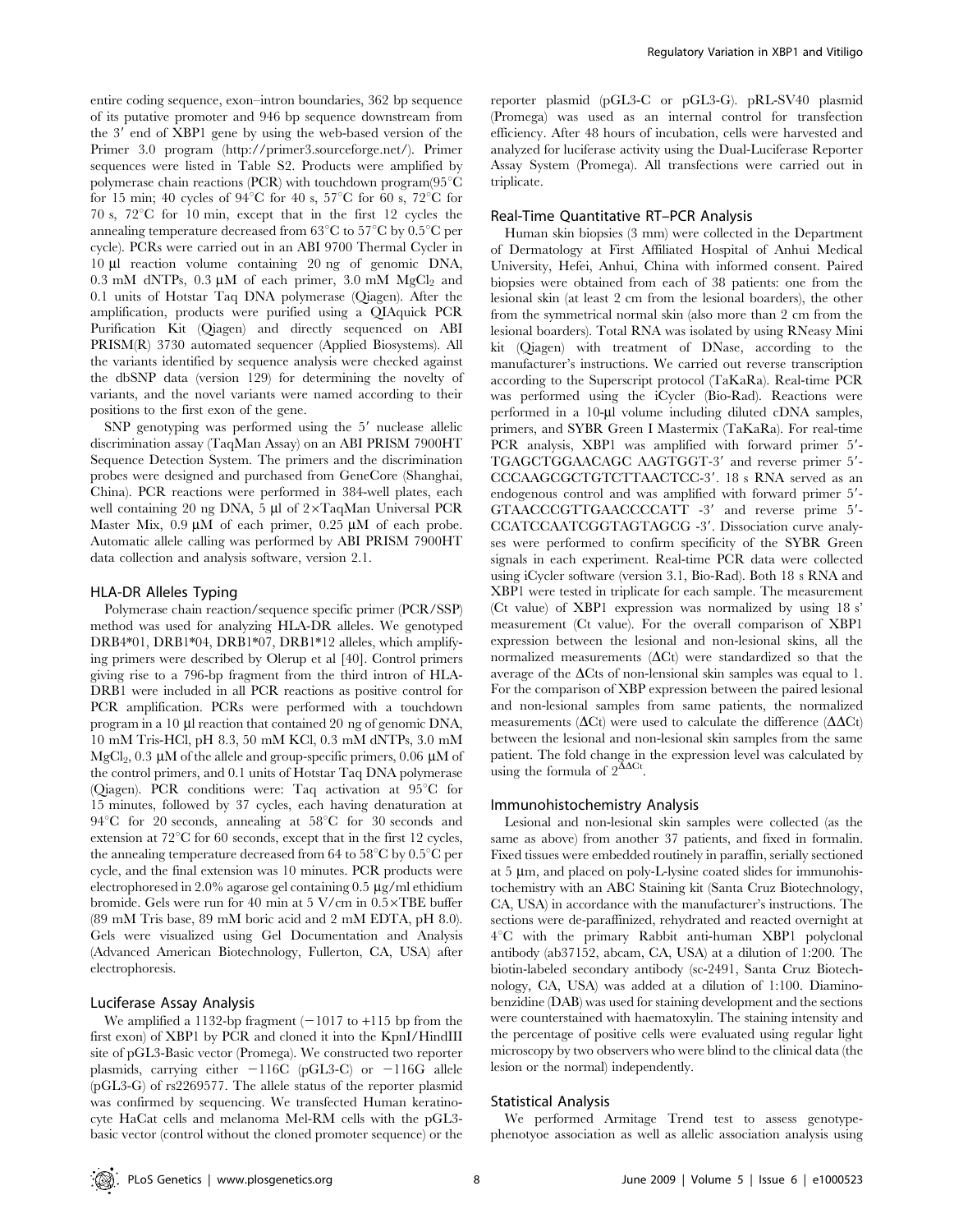the Plink 1.02 software [41]. Association analysis of the combined samples was performed using Cochran-Mantel-Hanezel stratification analysis [42]. Hardy-Weinberg proportion was tested in control samples to ensure genotyping quality. The TDT analysis was performed to test association in case-parent triad data using the Haploview version 3.2 [43]. The comparison between the clinical subgroups was performed by testing the association of rs2269577 with clinical sub-phenotypes using genotype-based trend test. Interaction analysis was performed by comparing the logistic regression model of only main effect against the model of both the main and interactive effects. Chi-square test was used for estimating the significance of the statistics of the log-likelihood ratio test. To examine the pattern of the interaction, we performed the analysis of XBP1 gene stratified by HLA positive and negative.

Student's t test was used to examine the differences in luciferase reporter gene expression. Differences in mRNA level of XBP1 between lesional and normal skins (in all the patients as well as within different genotype groups) were tested for significance with the nonparametric Wilcoxon signed-rank test. Correlation between mRNA levels of XBP1 and genotype (GG vs GC+CC) was analyzed using Mann-Whitney U test. Differences in protein level between lesional and normal skins within different genotype groups were tested using Paired Samples T Test. All the statistical analyses were done in SPSS 10.0.

# Supporting Information

Figure S1 Genomic structure of the XBP1 gene with the location of 8 SNPs subjected to genetic association analysis. The gray bars (underneath the genomic structure) indicate the genomic regions that were amplified for sequencing analysis.

#### References

- 1. Fain PR, Gowan K, LaBerge GS, Alkhateeb A, Stetler GL, et al. (2003) A genomewide screen for generalized vitiligo: confirmation of AIS1 on chromosome 1p31 and evidence for additional susceptibility loci. Am J Hum Genet 72: 1560–1564.
- 2. Zhang XJ, Liu JB, Gui JP, Li M, Xiong QG, et al. (2004) Characteristics of genetic epidemiology and genetic models for vitiligo. J Am Acad Dermatol 51: 383–390.
- 3. Yang S, Wang JY, Gao M, Liu HS, Sun LD, et al. (2005) Association of HLA-DQA1 and DQB1 genes with vitiligo in Chinese Hans. Int J Dermatol 44: 1022–1027.
- 4. Nath SK, Kelly JA, Namjou B, Lam T, Bruner GR, et al. (2001) Evidence for a susceptibility gene, SLEV1, on chromosome 17p13 in families with vitiligorelated systemic lupus erythematosus. Am J Hum Genet 69: 1401–1406.
- 5. Alkhateeb A, Stetler GL, Old W, Talbert J, Uhlhorn C, et al. (2002) Mapping of an autoimmunity susceptibility locus (AIS1) to chromosome 1p31.3-p32.2. Hum Mol Genet 11: 661–667.
- 6. Spritz RA, Gowan K, Bennett DC, Fain PR (2004) Novel vitiligo susceptibility loci on chromosomes 7 (AIS2) and 8 (AIS3), confirmation of SLEV1 on chromosome 17, and their roles in an autoimmune diathesis. Am J Hum Genet 74: 188–191.
- 7. Chen JJ, Huang W, Gui JP, Yang S, Zhou FS, et al. (2005) A novel linkage to generalized vitiligo on 4q13-q21 identified in a genomewide linkage analysis of Chinese families. Am J Hum Genet 76: 1057–1065.
- 8. Liang Y, Yang S, Zhou Y, Gui J, Ren Y, et al. (2007) Evidence for two susceptibility loci on chromosomes 22q12 and 6p21-p22 in Chinese generalized vitiligo families. J Invest Dermatol 127: 2552–2557.
- 9. Spritz RA (2007) The genetics of generalized vitiligo and associated autoimmune diseases. Pigment Cell Res 20: 271–278.
- 10. Rezaei N, Gavalas NG, Weetman AP, Kemp EH (2007) Autoimmunity as an aetiological factor in vitiligo. J Eur Acad Dermatol Venereol 21: 865–876.
- 11. Tazi-Ahnini R, McDonagh AJ, Wengraf DA, Lovewell TR, Vasilopoulos Y, et al. (2008) The autoimmune regulator gene (AIRE) is strongly associated with vitiligo. Br J Dermatol 159: 591–596.
- 12. Alkhateeb A, Fain PR, Spritz RA (2005) Candidate functional promoter variant in the FOXD3 melanoblast developmental regulator gene in autosomal dominant vitiligo. J Invest Dermatol 125: 388–391.
- 13. LaBerge GS, Bennett DC, Fain PR, Spritz RA (2008) PTPN22 is genetically associated with risk of generalized vitiligo, but CTLA4 is not. J Invest Dermatol 128: 1757–1762.
- 14. Jin Y, Mailloux CM, Gowan K, Riccardi SL, LaBerge G, et al. (2007) NALP1 in vitiligo-associated multiple autoimmune disease. N Engl J Med 356: 1216–1225.

Found at: doi:10.1371/journal.pgen.1000523.s001 (1.34 MB TIF)

Table S1 A list of all the variants identified by the initial sequencing analysis of XBP1.

Found at: doi:10.1371/journal.pgen.1000523.s002 (0.07 MB DOC)

Table S2 Primers used for the sequencing analysis of the exons, exon-intron boundaries, and some promoter sequences of XBP1. Found at: doi:10.1371/journal.pgen.1000523.s003 (0.03 MB DOC)

Table S3 Frequencies of HLA-DR alleles in vitiligo patients compared with control group.

Found at: doi:10.1371/journal.pgen.1000523.s004 (0.03 MB DOC)

#### Acknowledgments

We are most grateful to all the individuals and families who participated in this study and the collaborating clinics and physicians for referring individuals to the study. We also would like to thank Qiang Wu, Linjie Zhang, Yan Yang, Jinping Gui, Chunjun Yang, Hui Chen, Xianyong Yin, Houfeng Zheng, Xianbo Zuo, and Fusheng Zhou for their assistance in sample collection, cell culture, and data analysis.

#### Author Contributions

Conceived and designed the experiments: JL XZ. Performed the experiments: YR SX QF CQ YL. Analyzed the data: YR MG ZW JL. Contributed reagents/materials/analysis tools: YR SX MG TG CZ LS YL JH. Wrote the paper: YR JL. Participated with aspects of study design and interpretation of the data: SY WH FZ YZ.

- 15. Liou HC, Boothby MR, Finn PW, Davidon R, Nabavi N, et al. (1990) A new member of the leucine zipper class of proteins that binds to the HLA DR alpha promoter. Science 247: 1581–1584.
- 16. Tastan HB, Akar A, Orkunoglu FE, Arca E, Inal A (2004) Association of HLA class I antigens and HLA class II alleles with vitiligo in a Turkish population. Pigment Cell Res 17: 181–184.
- 17. Zamani M, Spaepen M, Sghar SS, Huang C, Westerhof W, et al. (2001) Linkage and association of HLA class II genes with vitiligo in a Dutch population. Br J Dermatol 145: 90–94.
- 18. Fain PR, Babu SR, Bennett DC, Spritz RA (2006) HLA class II haplotype DRB1\*04-DQB1\*0301 contributes to risk of familial generalized vitiligo and early disease onset. Pigment Cell Res 19: 51–57.
- 19. Kakiuchi C, Iwamoto K, Ishiwata M, Bundo M, Kasahara T, et al. (2003) Impaired feedback regulation of XBP1 as a genetic risk factor for bipolar disorder. Nat Genet 35: 171–175.
- 20. Cichon S, Buervenich S, Kirov G, Akula N, Dimitrova A, et al. (2004) Lack of support for a genetic association of the XBP1 promoter polymorphism with bipolar disorder in probands of European origin. Nat Genet 36: 783–784; author reply 784–785.
- 21. Masui T, Hashimoto R, Kusumi I, Suzuki K, Tanaka T, et al. (2006) A possible association between the  $-116C/G$  single nucleotide polymorphism of the XBP1 gene and lithium prophylaxis in bipolar disorder. Int J Neuropsychopharmacol 9: 83–88.
- 22. Hou SJ, Yen FC, Cheng CY, Tsai SJ, Hong CJ (2004) X-box binding protein 1 (XBP1) C–116G polymorphisms in bipolar disorders and age of onset. Neurosci Lett 367: 232–234.
- 23. Kakiuchi C, Ishiwata M, Umekage T, Tochigi M, Kohda K, et al. (2004) Association of the XBP1-116C/G polymorphism with schizophrenia in the Japanese population. Psychiatry Clin Neurosci 58: 438–440.
- 24. Jonsson EG, Cichon S, Schumacher J, Abou Jamra R, Schulze TG, et al. (2006) Association study of a functional promoter polymorphism in the XBP1 gene and schizophrenia. Am J Med Genet B Neuropsychiatr Genet 141: 71–75.
- 25. Watanabe Y, Fukui N, Muratake T, Amagane H, Kaneko N, et al. (2006) Association study of a functional promoter polymorphism of the X-box binding protein 1 gene in Japanese patients with schizophrenia. Psychiatry Clin Neurosci 60: 633–635.
- 26. Chen W, Duan S, Zhou J, Sun Y, Zheng Y, et al. (2004) A case-control study provides evidence of association for a functional polymorphism -197C/G in XBP1 to schizophrenia and suggests a sex-dependent effect. Biochem Biophys Res Commun 319: 866–870.